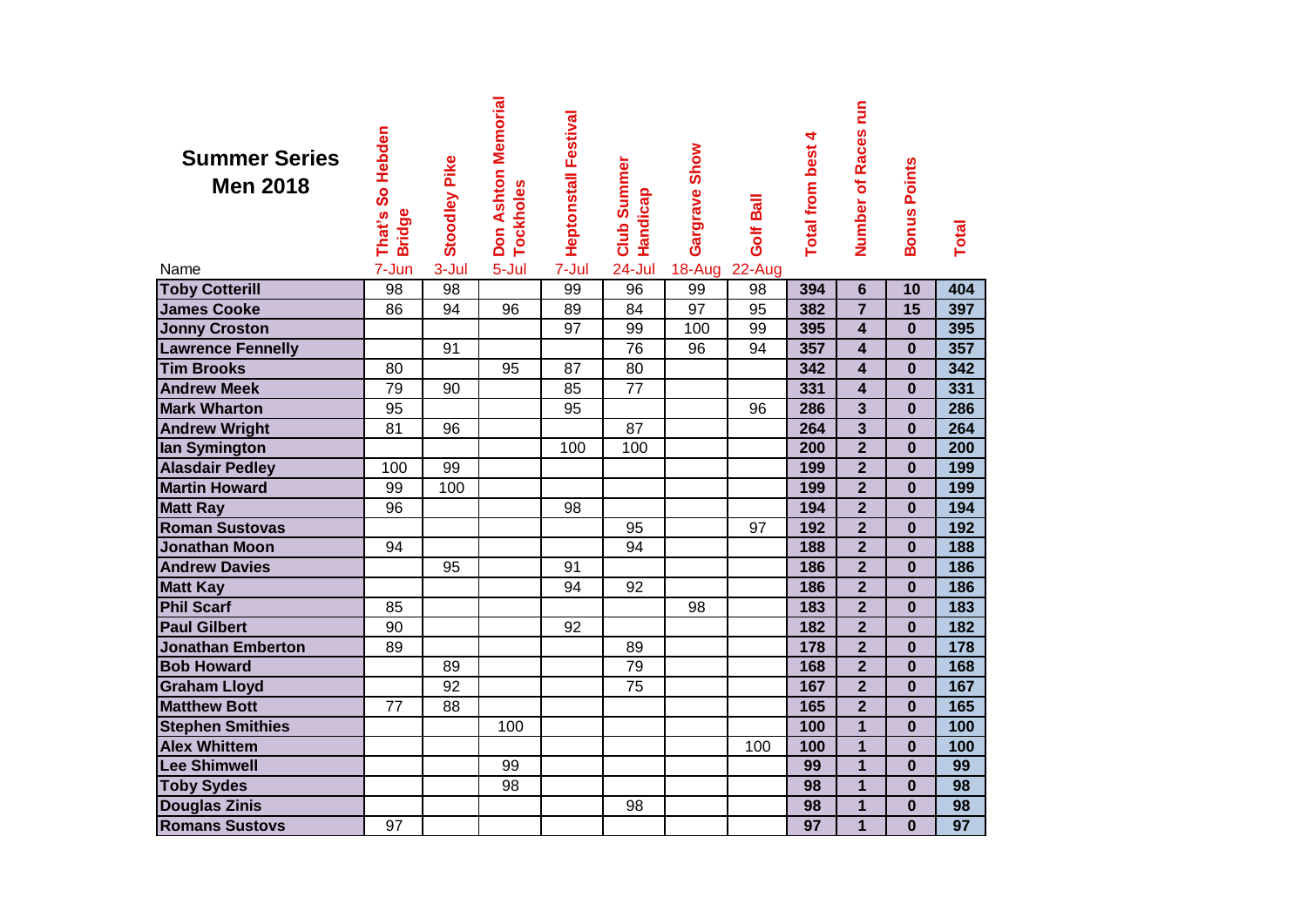| <b>Summer Series</b><br><b>Men 2018</b> | That's So Hebden<br><b>Bridge</b> | <b>Stoodley Pike</b> | ុਾ Don Ashton Memorial<br>⊆ Tockholes<br><b>Tockholes</b> | <b>Heptonstall Festival</b> | <b>Club Summer</b><br>Handicap | Gargrave Show | Golf Ball | 4<br><b>Total from best</b> | Number of Races run | <b>Bonus Points</b> | Total           |
|-----------------------------------------|-----------------------------------|----------------------|-----------------------------------------------------------|-----------------------------|--------------------------------|---------------|-----------|-----------------------------|---------------------|---------------------|-----------------|
| Name                                    | 7-Jun                             | 3-Jul                |                                                           | 7-Jul                       | 24-Jul                         | 18-Aug 22-Aug |           |                             |                     |                     |                 |
| <b>James Williams</b>                   |                                   | 97                   |                                                           |                             |                                |               |           | 97                          | $\mathbf{1}$        | $\mathbf 0$         | $\overline{97}$ |
| <b>Daniel Baron</b>                     |                                   |                      | 97                                                        |                             |                                |               |           | 97                          | $\overline{1}$      | $\bf{0}$            | $\overline{97}$ |
| Luke Meleschko                          |                                   |                      |                                                           |                             | 97                             |               |           | 97                          | $\overline{1}$      | $\bf{0}$            | $\overline{97}$ |
| <b>Phil Wells</b>                       |                                   |                      |                                                           | 96                          |                                |               |           | 96                          | $\overline{1}$      | $\bf{0}$            | 96              |
| <b>Stephen Morran</b>                   |                                   |                      |                                                           | 93                          |                                |               |           | 93                          | $\overline{1}$      | $\bf{0}$            | 93              |
| <b>Bill Johnson</b>                     | 93                                |                      |                                                           |                             |                                |               |           | 93                          | $\overline{1}$      | $\bf{0}$            | $\overline{93}$ |
| <b>Blair Garrett</b>                    |                                   | 93                   |                                                           |                             |                                |               |           | 93                          | $\overline{1}$      | $\bf{0}$            | 93              |
| <b>Giles Simon</b>                      |                                   |                      |                                                           |                             | 93                             |               |           | 93                          | $\overline{1}$      | $\bf{0}$            | 93              |
| <b>Liam Williams</b>                    | 92                                |                      |                                                           |                             |                                |               |           | 92                          | $\overline{1}$      | $\bf{0}$            | $\overline{92}$ |
| <b>Mathew Boon</b>                      | 91                                |                      |                                                           |                             |                                |               |           | 91                          | $\mathbf{1}$        | $\bf{0}$            | 91              |
| <b>Ben Cliff</b>                        |                                   |                      |                                                           |                             | 91                             |               |           | 91                          | $\overline{1}$      | $\bf{0}$            | 91              |
| Jon Underwood                           |                                   |                      |                                                           | 90                          |                                |               |           | 90                          | $\overline{1}$      | $\bf{0}$            | 90              |
| <b>Joe Hobbs</b>                        |                                   |                      |                                                           |                             | 90                             |               |           | 90                          | $\overline{1}$      | $\bf{0}$            | 90              |
| <b>Paul Taylor</b>                      |                                   |                      |                                                           | 88                          |                                |               |           | 88                          | $\overline{1}$      | $\bf{0}$            | 88              |
| <b>Stebben Bracewell</b>                | 88                                |                      |                                                           |                             |                                |               |           | 88                          | $\overline{1}$      | $\bf{0}$            | 88              |
| <b>Will Hall</b>                        |                                   |                      |                                                           |                             | 88                             |               |           | 88                          | $\overline{1}$      | $\bf{0}$            | 88              |
| <b>Kevin Carse</b>                      | 87                                |                      |                                                           |                             |                                |               |           | 87                          | $\overline{1}$      | $\bf{0}$            | 87              |
| <b>Steve Cavell</b>                     |                                   | 87                   |                                                           |                             |                                |               |           | 87                          | $\mathbf{1}$        | $\bf{0}$            | 87              |
| lan Sparks                              |                                   |                      |                                                           | 86                          |                                |               |           | 86                          | $\mathbf{1}$        | $\bf{0}$            | 86              |
| <b>Richard Sunderland</b>               |                                   |                      |                                                           |                             | 86                             |               |           | 86                          | $\overline{1}$      | $\bf{0}$            | 86              |
| <b>Patrick Casey</b>                    |                                   |                      |                                                           |                             | 85                             |               |           | 85                          | $\mathbf{1}$        | $\bf{0}$            | 85              |
| <b>Rod Sutcliffe</b>                    |                                   |                      |                                                           | 84                          |                                |               |           | 84                          | $\mathbf{1}$        | $\bf{0}$            | 84              |
| <b>Rob Rawlinson</b>                    | 84                                |                      |                                                           |                             |                                |               |           | 84                          | $\mathbf{1}$        | $\bf{0}$            | 84              |
| <b>Andy Davies</b>                      | 83                                |                      |                                                           |                             |                                |               |           | 83                          | $\overline{1}$      | $\bf{0}$            | 83              |
| <b>Johnnie Watson</b>                   |                                   |                      |                                                           |                             | 83                             |               |           | 83                          | 1                   | $\bf{0}$            | 83              |
| <b>Jake Roy</b>                         | 82                                |                      |                                                           |                             |                                |               |           | 82                          | $\mathbf{1}$        | $\bf{0}$            | 82              |
| <b>Tom Owen</b>                         |                                   |                      |                                                           |                             | 82                             |               |           | 82                          | $\mathbf{1}$        | $\bf{0}$            | 82              |
| <b>Charles Gear</b>                     |                                   |                      |                                                           |                             | 81                             |               |           | 81                          | $\overline{1}$      | $\mathbf 0$         | 81              |